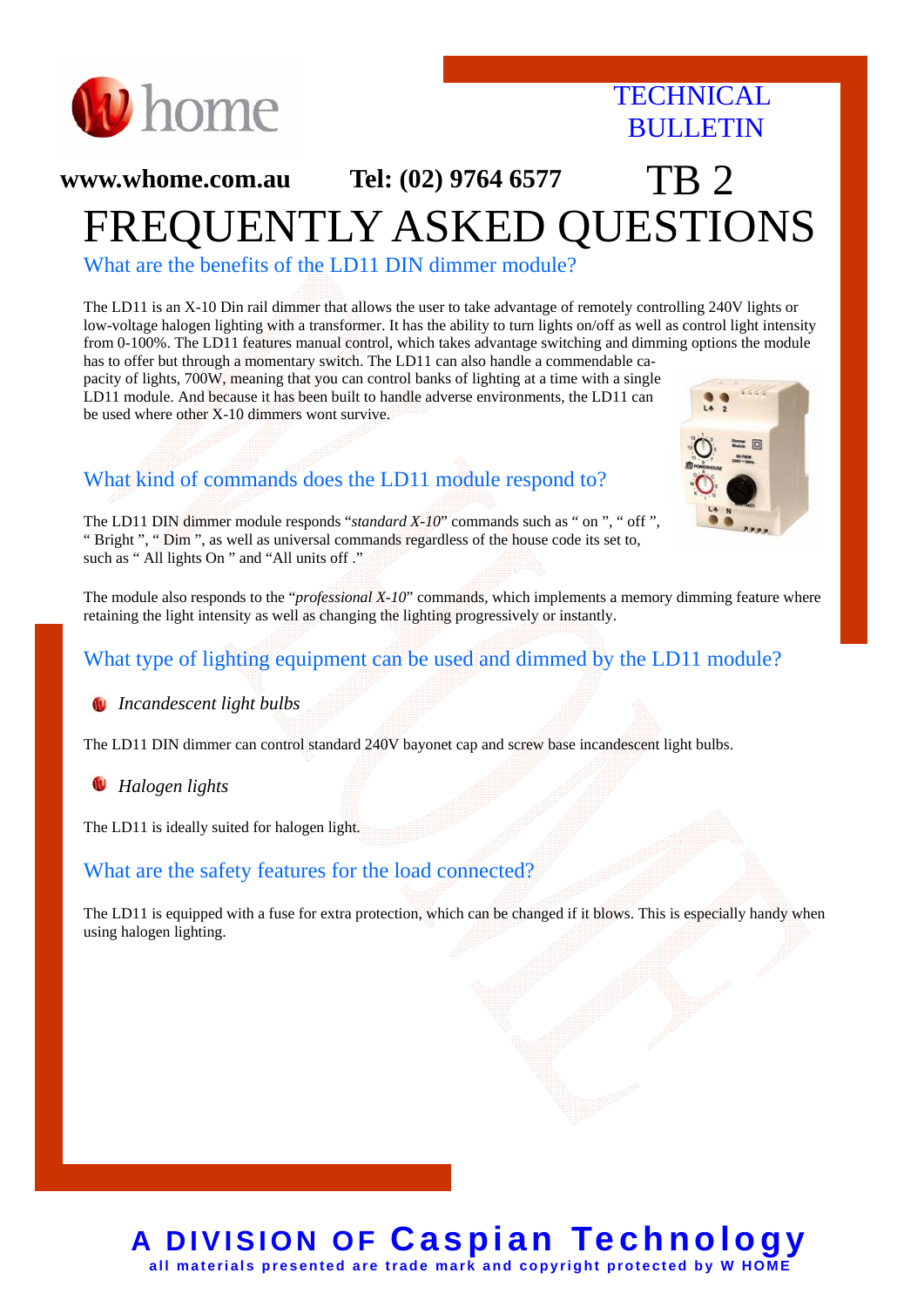

## **TECHNICAL BULLETIN**

### **www.whome.com.au Tel: (02) 9764 6577** TB 2

#### How is the LD11 module wired to the lights that it controls \* ?

The LD11's wiring is relatively simple and easy, the schematic below shows the wiring required for the LD11 to respond to X-10 signals as well as local control of dimming and brightening lights through a momentary switch.

 The live and neutral are connected appropriately to a 240V ac source and a Neutral on the same phase, respectively. The bank of lighting or transformers which to be controlled should be connected where the light bulb is shown in the schematic. The momentary switch needs to be connected between the 2 terminal and the L terminal that is next to the N terminal.



### **A DIVISION OF Caspian Technology all materials presented are trade mark and copyright protected by W HOME**